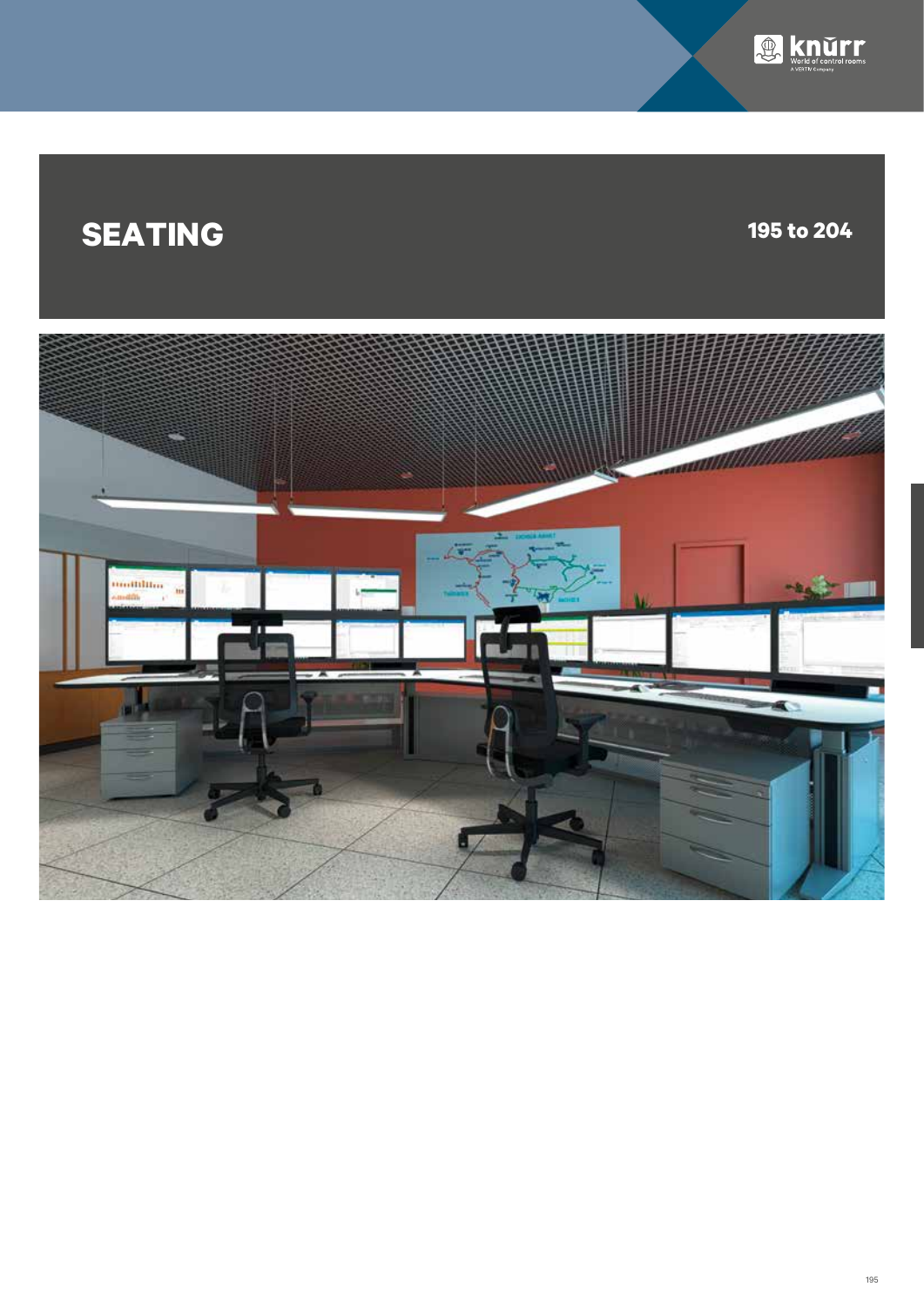| <b>Description</b>                      | <b>Svenstol S5</b>                                                                                                                                              | <b>Svenstol S6</b>                                                                                                                                              | Mr.24                                                                                                          | <b>Operator</b>                                                                                                                    | <b>RECARO Guard</b>                                                                                                               | <b>Secur 24 Basic</b>                                                                                          |
|-----------------------------------------|-----------------------------------------------------------------------------------------------------------------------------------------------------------------|-----------------------------------------------------------------------------------------------------------------------------------------------------------------|----------------------------------------------------------------------------------------------------------------|------------------------------------------------------------------------------------------------------------------------------------|-----------------------------------------------------------------------------------------------------------------------------------|----------------------------------------------------------------------------------------------------------------|
| Art.Nr.                                 | 00.350.098.1<br>00.350.098.9                                                                                                                                    | 00.350.099.1<br>00.350.099.9                                                                                                                                    | 00.350.073.9                                                                                                   | $00.350.031.9 +$<br>00.350.035.9                                                                                                   | 00.350.072.9                                                                                                                      | 00.350.078.9                                                                                                   |
| <b>Max. User Weight</b>                 | 150 kg<br>(200 kg optional)                                                                                                                                     | 150 kg<br>(200 kg optional)                                                                                                                                     | 200 <sub>kg</sub>                                                                                              | 150 kg                                                                                                                             | 150 <sub>kg</sub>                                                                                                                 | 200 kg                                                                                                         |
| <b>Sliding Seat</b>                     | Yes                                                                                                                                                             | Yes                                                                                                                                                             | Yes                                                                                                            | Yes                                                                                                                                | Yes                                                                                                                               | Yes                                                                                                            |
| <b>Seat Width</b>                       | 550 mm                                                                                                                                                          | 550 mm                                                                                                                                                          | 470 mm                                                                                                         | 495 mm                                                                                                                             | 550 mm                                                                                                                            | 510 mm                                                                                                         |
| <b>Seat Mechanism</b>                   | activePlus mechanism<br>with torsion spring                                                                                                                     | activePlus mechanism<br>with torsion spring                                                                                                                     | Simiar mechanics                                                                                               | Simiar mechanics                                                                                                                   | Synchronous mecha-<br>nism with spring force<br>adjustment                                                                        | Hardened steel block                                                                                           |
| <b>Headrest</b>                         | Height / tilt adjustable<br>and 180° rotatable                                                                                                                  | Height / tilt adjustable<br>and 180° rotatable                                                                                                                  | Height adjustable,<br>genuine leather                                                                          | Height adjustable,<br>patent leather                                                                                               | Height- / tilt adjustable                                                                                                         | Height- / tilt adjustable                                                                                      |
| <b>Backrest</b>                         | comfortPlus upholstery<br>Angle to seat surface<br>adjustable by 25<br>2 air chambers with<br>hand pump, height<br>adjustable<br>adjustable Lean-to<br>pressure | comfortPlus upholstery<br>Angle to seat surface<br>adjustable by 25<br>2 air chambers with<br>hand pump, height<br>adjustable<br>adjustable Lean-to<br>pressure | manually adjustable.<br>with padding<br>Height adjustable<br>lumbar support<br>adjustable backrest<br>pressure | manually adjustable,<br>with padding or mesh<br>covering<br>Height adjustable<br>lumbar support<br>adjustable backrest<br>pressure | manually adjustable.<br>with padding<br>Double chamber lumbal<br>support,<br>height-adjustable<br>adjustable backrest<br>pressure | manually adjustable,<br>with padding<br>Height adjustable<br>lumbar support<br>adjustable backrest<br>pressure |
| <b>Armrest</b>                          | Folding armrests with<br>latching function                                                                                                                      | Folding armrests with<br>latching function                                                                                                                      | 3-D Adjustable, with<br>softtouch surface                                                                      | 3-D Adjustable, with<br>softtouch surface                                                                                          | folding armrests<br>adjustable                                                                                                    | folding armrests<br>adjustable                                                                                 |
| <b>Seat Cover</b>                       | Partial leather /<br>Climatex fabric<br>500,000 abrasion<br>cycles                                                                                              | Full leather                                                                                                                                                    | Fabric (72% Cradura.<br>16% New Wool, 12%<br>Cellulose)<br>150,000 scrubbing<br>cycles                         | Fabric (72% Cradura,<br>16% New Wool, 12%<br>Cellulose)<br>150,000 scrubbing<br>cycles                                             | synthetic leather /<br>fabric<br>150,000 scrubbing<br>cycles                                                                      | synthetic leather /<br>fabric / nylon<br>1.5 million scrubbing<br>cycles                                       |
| <b>Lumbar Support</b>                   | yes (2-chamber air<br>system)                                                                                                                                   | Ja (2-Kammer<br>Luftsystem)                                                                                                                                     | yes (height- and depth<br>adjustable)                                                                          | yes (height adjustable)                                                                                                            | yes                                                                                                                               | yes                                                                                                            |
| <b>Seat Height</b><br><b>Adjustment</b> | 440-650 mm                                                                                                                                                      | 440-650 mm                                                                                                                                                      | 420-520 mm                                                                                                     | 420-520 mm                                                                                                                         | 420-520 mm                                                                                                                        | 410-530 mm                                                                                                     |
| <b>Castors</b>                          | Soft, for hard floors                                                                                                                                           | Soft, for hard floors                                                                                                                                           | Soft, for hard floors                                                                                          | Soft, for hard floors                                                                                                              | Soft, for hard floors                                                                                                             | Soft, for hard floors                                                                                          |
| <b>Certificates</b>                     | GS, British Standard,<br><b>IGR</b>                                                                                                                             | GS, British Standard,<br><b>IGR</b>                                                                                                                             | GS, British Standard,<br>ANSI, AGR                                                                             | GS, British Standard,<br>ANSI, AGR                                                                                                 | GS. British Standard                                                                                                              | GS. British Standard                                                                                           |

| <b>Dimensions in mm:</b> $W = Width$ | $H = Height$<br>$D = Depth$<br>$h =$ Installation height<br>$d =$ Useful depth<br>$L = Length$ | HU = Standard height<br>unit. $1 HU = 44.45$ mm<br>19"= 482.6 mm.<br>(ideal for 19" components<br>in acc. with DIN 41494)<br>$UP = Unit of packaging$<br>$kq = Weight$ |
|--------------------------------------|------------------------------------------------------------------------------------------------|------------------------------------------------------------------------------------------------------------------------------------------------------------------------|
| <b>Conversion:</b>                   | 1 inch = $25,4$ mm<br>1 pound = $453,6$ g                                                      | Replace _x" with the number of<br>vour color choice                                                                                                                    |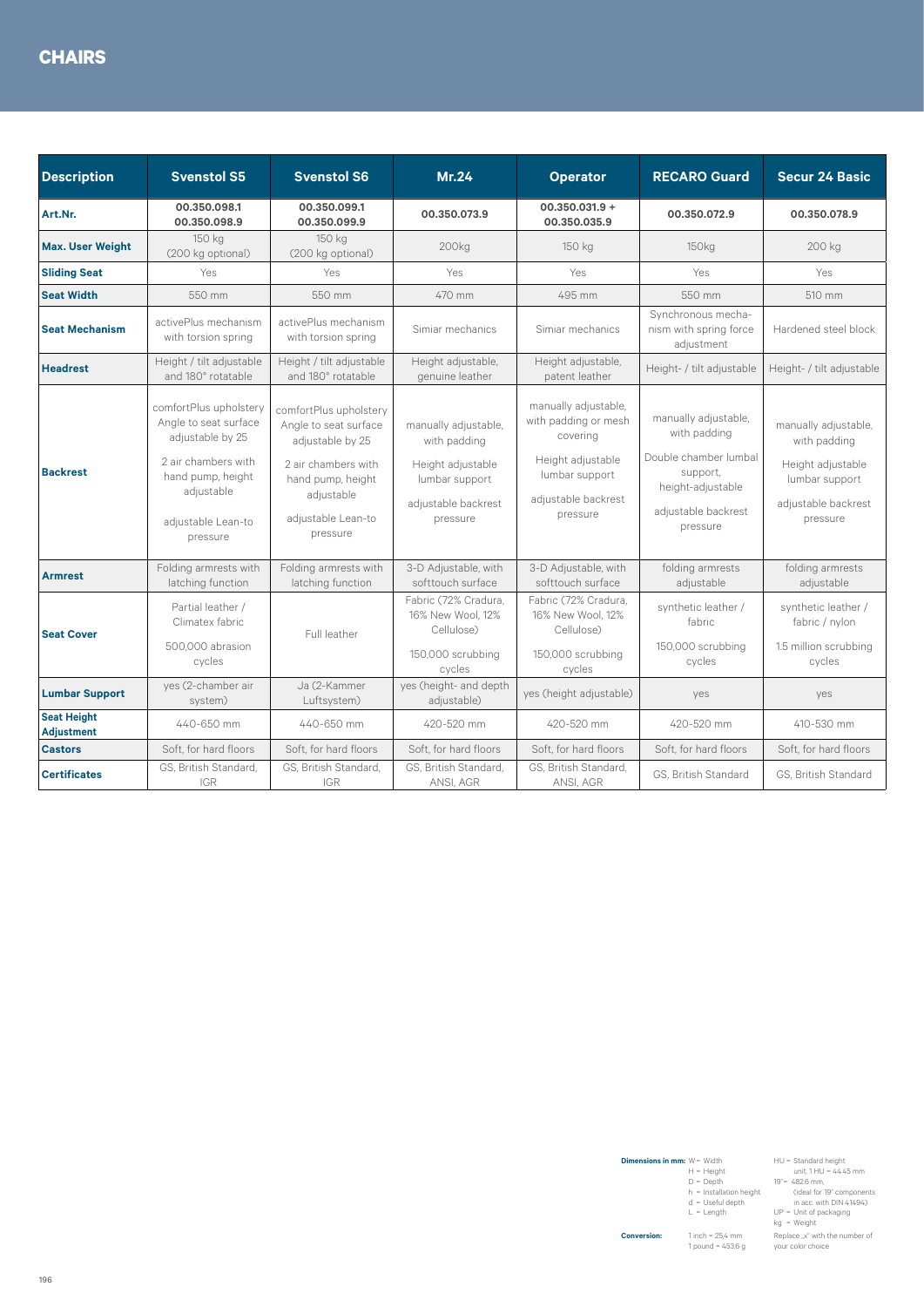

# **Svenstol S5**

- Specially designed for control centre workstations, durable, ergonomic and resilient
- Highest seating comfort due to wide ergonomically shaped comfortPlus upholstery
- Headrest adjustable in height and rotated by 180
- Backrest inclination 0-25 degrees
- Folding armrests, quickly adjustable with latching function, can be folded back and adjusted in height by 6 cm
- Heavy-duty mechanism with free-swing function, seat tilt lockable, angular movement: -6° to +19
- Weight adjustment (back pressure) from 45-150 kg, load capacity GS and TÜV tested from 200 kg
- y Extra strong gas spring for height adjustment with depth suspension
- y Extra large base (72cm) with 6 arms for maximum stability (tilt-resistant)
- Dynamic and static sitting possible
- Pneumatic double-chamber lumbar support
- Soft castors for hard floors

#### y **Technical Data**

- y Backrest width and height 510 x 650 mm • Width and depth of seat
- 550 x 410 510 mm (10cm sliding seat) y Width and length of folding armrests
- 70 x 380 mm • Height adjustment range of headrest 0 - 170 mm
- **• Material** 
	- Cover types:
	- y Fabric Climatex black 24/7 w. Leather
	- headrest
	- Partial leather, Climatex black w. Leather headrest
	- Full leather (cowhide) black

### y **Color**

- y Cover: Black
- y Seams: Black
- y Base: polished aluminium

#### **•** Supply schedule

• 1 Svenstol S5 control centre chair

#### **•** How supplied

• Assembled, in carton and/or on pallet

#### y **Please note:**

- y Hard castors can be ordered for soft floors (5-year full guarantee in 24/7 use)
- Also available as version 150+, weight adjustment (back pressure) from 45-200 kg, load capacity GS and TÜV tested up to 230 kg

| <b>Model</b>                                                           | Order no.    | UP     |
|------------------------------------------------------------------------|--------------|--------|
| Svenstol S5 control chair with folding armrests                        | 00.350.098.1 | 1 unit |
| Svenstol S5 control chair with foldable and height-adjustable armrests | 00.350.098.9 | 1 unit |

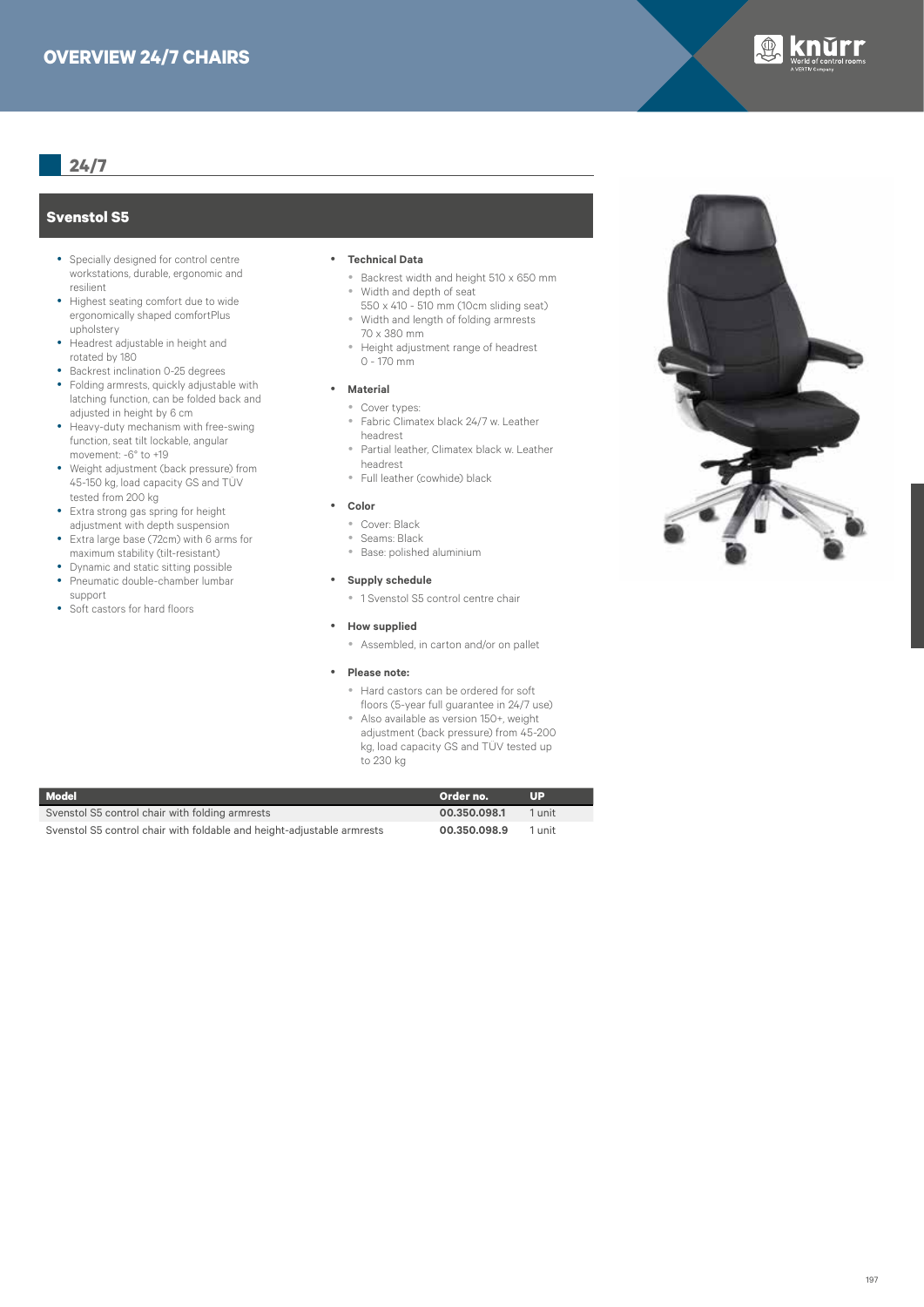## **Svenstol S6**

- Specially designed for control centre workstations, durable, ergonomic and resilient
- Highest seating comfort due to wide ergonomically shaped comfortPlus upholstery
- Headrest adjustable in height and rotated by 180
- Backrest inclination 0-25 degrees
- Folding armrests, quickly adjustable with latching function, can be folded back and adjusted in height by 6 cm
- Heavy-duty mechanism with free-swing function, seat tilt lockable, angular movement: -6° to +19
- Weight adjustment (back pressure) from 45-150 kg, load capacity GS and TÜV tested from 200 kg
- y Extra strong gas spring for height adjustment with depth suspension
- y Extra large base (72cm) with 6 arms for maximum stability (tilt-resistant)
- Dynamic and static sitting possible
- Pneumatic double-chamber lumbar support
- Soft castors for hard floors

#### y **Technical Data**

- y Backrest width and height 510 x 650 mm • Width and depth of seat
- 550 x 410 510 mm (10cm sliding seat) y Width and length of folding armrests
- 70 x 380 mm • Height adjustment range of headrest 0 - 170 mm
- **•** Material
	- Cover: Full leather (cowhide) black
- y **Color**
	- Black
	- Seams: Black
	- y Base: polished aluminium
- **•** Supply schedule
	- 1 Svenstol S6 control centre chair
- **•** How supplied
	- Assembled, in carton and/or on pallet
- y **Please note:**
	- y Hard castors can be ordered for soft floors (5-year full guarantee in 24/7 use)
	- Also available as version 150+, weight adjustment (back pressure) from 45-200 kg, load capacity GS and TÜV tested up to 230 kg

| <b>Model</b>                                                           | Order no.    | UP.    |
|------------------------------------------------------------------------|--------------|--------|
| Svenstol S6 control chair with folding armrests                        | 00.350.099.1 | 1 unit |
| Svenstol S6 control chair with foldable and height-adjustable armrests | 00.350.099.9 | 1 unit |



| <b>Dimensions in mm:</b> $W = Width$ | $H = Height$<br>$D = Deoth$<br>$h =$ Installation height<br>$d =$ Useful depth<br>$L = Length$ | HU = Standard height<br>unit. $1 HU = 44.45$ mm<br>19"= 482.6 mm.<br>(ideal for 19" components<br>in acc. with DIN 41494)<br>$UP = Unit of packaging$<br>$kq = Weight$ |
|--------------------------------------|------------------------------------------------------------------------------------------------|------------------------------------------------------------------------------------------------------------------------------------------------------------------------|
| <b>Conversion:</b>                   | $1$ inch = $25.4$ mm<br>1 pound = $453.6$ a                                                    | Replace .x" with the number of<br>your color choice                                                                                                                    |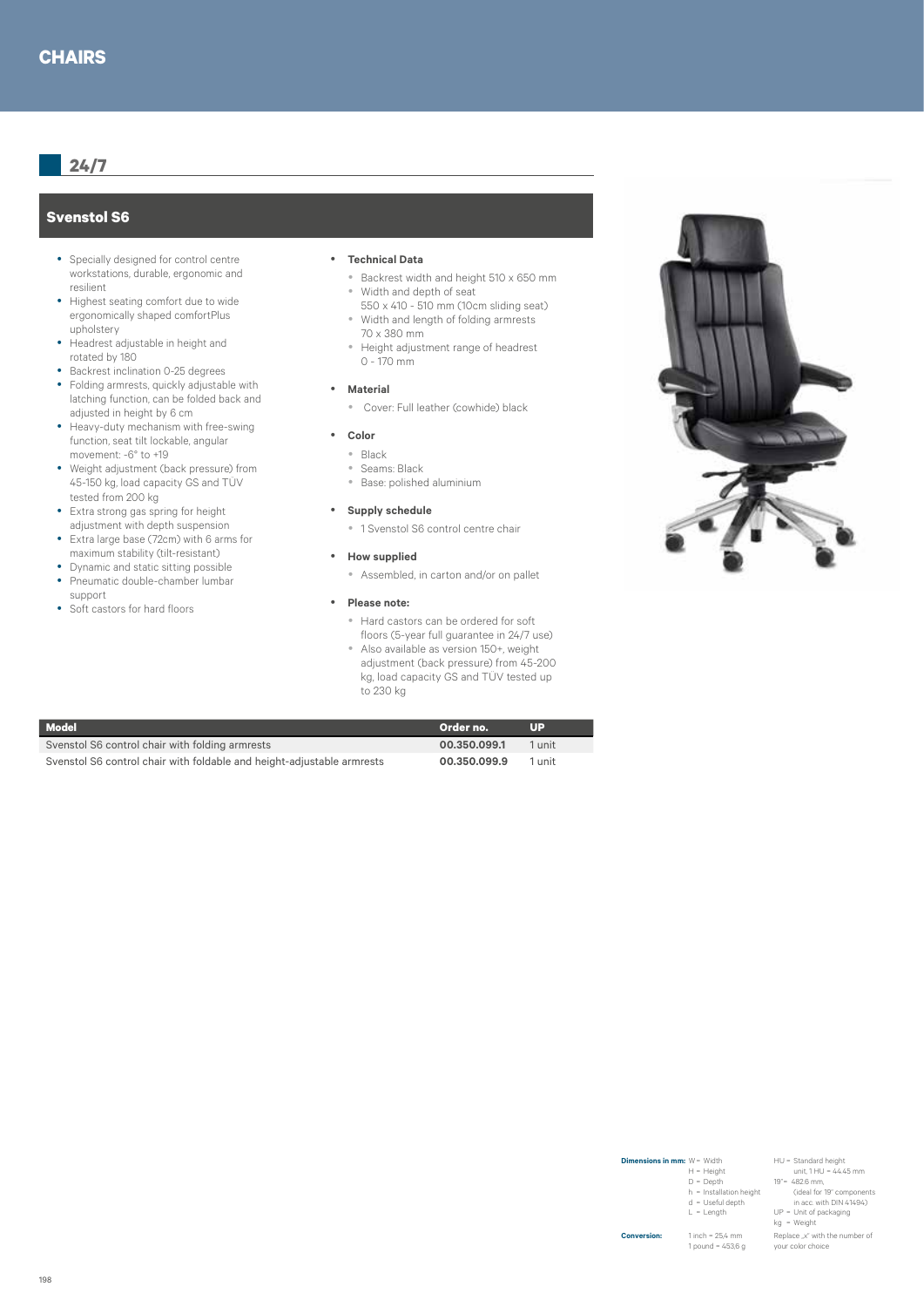

# **24/7 Control Room Chair Mr. 24**

- Our top selling Control Room Chair
- Generous seat and backrest for maximum comfort
- Long backrest with integrated adjustable lumbal support, Similarmechanic opens up to 32° and stepless adjustment of back leaning angle
- Adjustable sliding seat allows for adaption to individual leg length • Height adjustable black leather head rest
- Seat and back rest tilt synchronously to
- body movement • Individual main spring adjustment for different user weights
- Permanent dorsal support also when leaning all the way back
- Sedo-Lift-Mechanic for best cushioning also in lowest seating position
- Extra robust arm rest for 24/7 use
- Soft castors for hard surfaces
- GS approved
- British Standard approved
- Seating width and depth: 470 x 400 mm
- y Height adjustment of head rest: 50 mm
- y Neck rest width and height: 360 x 150 mm
- Similarmechanic suitable for up to persons of up to 200 kg / 440lbs.
- Max. back rest tilt: 32°
- Seat height adjustment: 420 515 mm
- y Arm rest height adjustment: 190 300 mm
- Arm rest width adjustment:  $2 \times 50$  mm
- Arm rest depth adjustment: 80 mm

#### **•** Material

- y Set 2G8 black 72%CraduraTM, 16% new wool, 12% Cellulose
- 150.000 cycles (Martindale)
- **DIN FN 1021-1/2**
- y **Color**
	- Fabric: black
		- Castor base: black
- 
- **•** Supply schedule
	- 1 Control Room Chair
- **•** How supplied
	- Pre assembled
- y **Please note:**
	- y Hard castors for carpet surfaces
	- available
	- Many other configurations available on request

| <b>Model</b>                               | Order no.    | Шэ     |
|--------------------------------------------|--------------|--------|
| Mr. 24h, black fabric, armrests, head rest | 00.350.073.9 | 1 unit |
| Protective cover for head rest             | 00.350.074.9 | 1 unit |

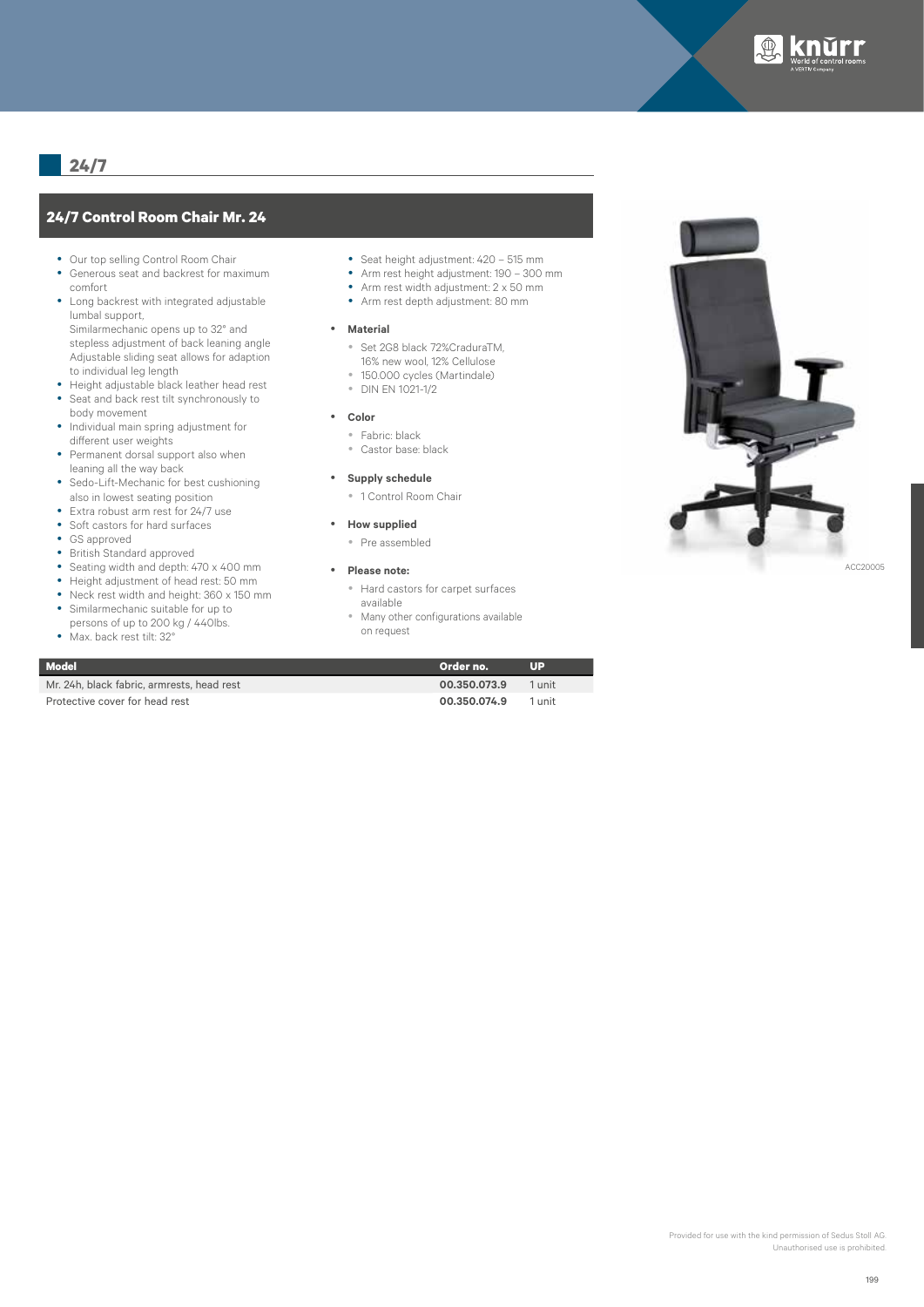# **24/7 Control Room Chair Operator**

- Proven Control Room Chair for dynamic seating
- Suitable for users up to 150 kg / 325lbs.
- Similarmechanic with heavy duty springs • Integrated sliding seat
- (seat depth adjustable 400 to 460 mm)
- Comfortable, reinforced seat padding, Seating width max. 495 mm
- y Height adjustable lumbal support • Sedo-Lift-Mechanic
- (390 to 520 mm seat height),
- Black aluminum cast castor base
- Similarmechanic with adjustable springs
- Back rest with padding or mesh covering
- 3-D softtouch armrests
- Height adjustable black leather head rest
- Soft castors for hard surfaces

#### y **Material**

- y Set 2G8 black 72%CraduraTM, 16%
- new wool, 12% Cellulose • 150.000 cycles (Martindale)
- DIN EN 1021-1/2
- y **Color**
	- y Fabric: black
	- Castor base: black
- **•** Supply schedule
	- 1 Control Room Chair
- **•** How supplied
- Pre assembled
- y **Please note:**
	- Hard castors for carpet surfaces
	- available
	- Many other configurations available on request



| Model                                                       | Order no.    | Шэ     |
|-------------------------------------------------------------|--------------|--------|
| Operator 24/7, mesh covering backrest, arm rests, head rest | 00.350.031.9 | 1 unit |
| Operator 24/7, padding backrest, arm rests, head rest       | 00.350.035.9 | 1 unit |



ACC20052

Provided for use with the kind permission of Sedus Stoll AG. Unauthorised use is prohibited.

| <b>Dimensions in mm:</b> $W = Width$ | $H = Height$<br>$D = Deoth$<br>$h =$ Installation height<br>$d =$ Useful depth<br>$L = Length$ | HU = Standard height<br>unit. $1 HU = 44.45$ mm<br>19"= 482.6 mm.<br>(ideal for 19" components<br>in acc. with DIN 41494)<br>$UP = Unit of packaging$<br>ka = Weiaht |
|--------------------------------------|------------------------------------------------------------------------------------------------|----------------------------------------------------------------------------------------------------------------------------------------------------------------------|
| <b>Conversion:</b>                   | $1$ inch = $25.4$ mm<br>1 pound = $453,6$ g                                                    | Replace .x" with the number of<br>your color choice                                                                                                                  |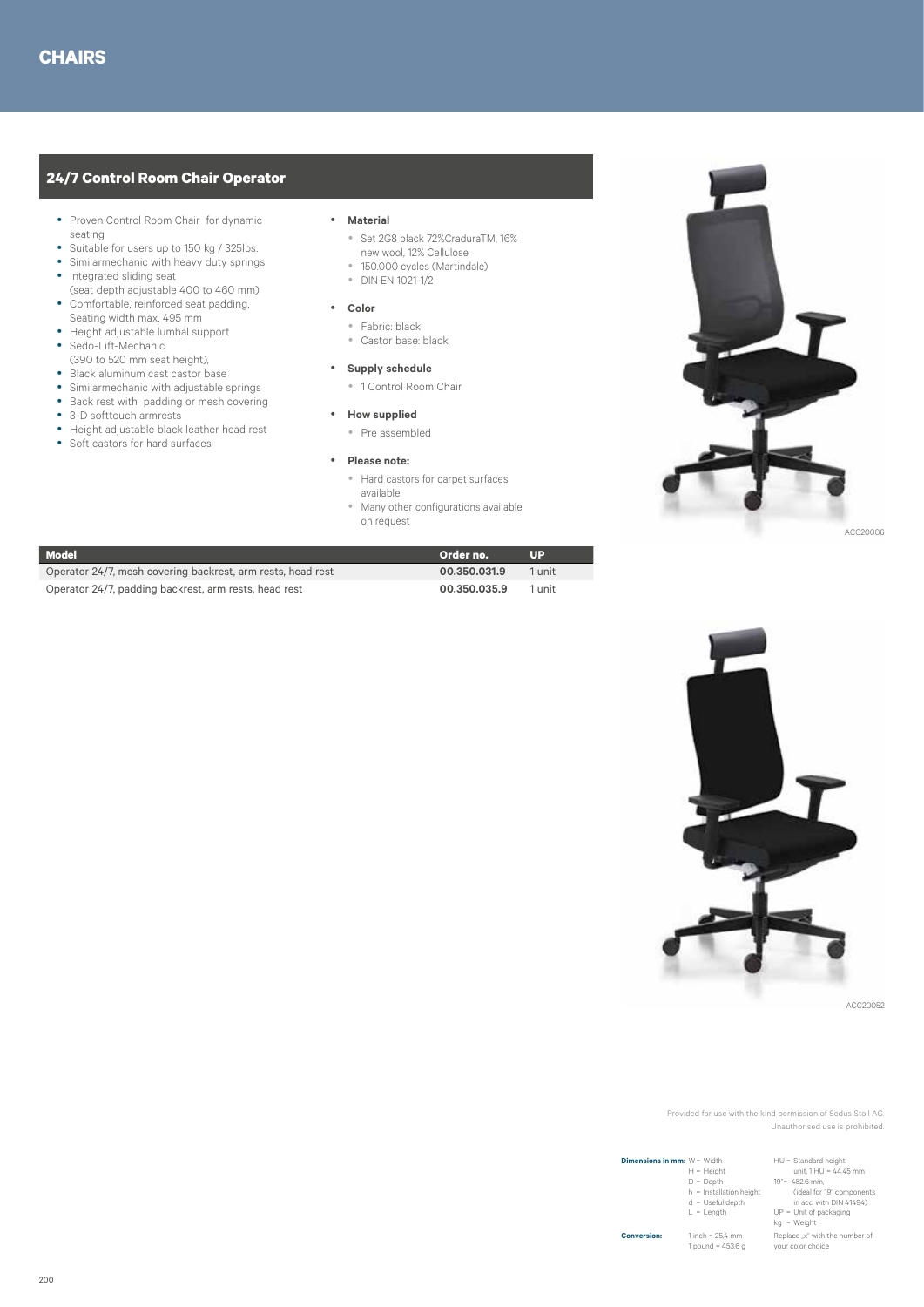

# **Control Room Chair – Swivel Chair 24/7 RECARO**

- For 24/7 use in Control and Surveillance Rooms, Emergency Centers and ATC/ATM
- Height adjustable and tiltable head rest
- Double chamber lumbal support
- Frame and padding made from heavy duty materials
- Tiltable flip-up arm rests
- Tested for maximum load
- Ambidextrous handle for backrest angle
- y Ergonomic padding for maximum seating comfort
- Heavy duty Free Tilt mechanism, lockable in 3 positions
- Individually adjustable to user weight (ca. 60 - 150 kg / 130 – 330 lbs.)
- Extra strong gas spring for height adjustment
- Extra large castor base for best stability
- Adjustable thigh support
- Soft castors for hard surfaces
- GS certified
- British Standard

#### **•** Technical Data

- Width and height of backrest 520 x 620 mm
- y Width and depth of seat 550 x 560 mm y Width and depth of arm rests
- 74 x 324 mm
- Height adjustment of headrest
- $0 80$  mm
- Tilting of headrest  $0 - 35^{\circ}$
- **•** Material
	- Seat and backrest: Synthetic leather
- y **Color**
	- y Fabric / leather: Black
	- y Castor base: Polished aluminum
- **•** Supply schedule
	- <sup>•</sup> 1 Control Room Swivel Chair 24/7 RECARO
	- 1 Protective Cover for head rest

### **•** How supplied

- Assembled
- **Please note:** 
	- Hard castors for carpet surfaces available

| <b>Model</b>                         | Order no.    | IUP.   |
|--------------------------------------|--------------|--------|
| Control Room Chair 24/7 RECARO Guard | 00.350.072.1 | 1 unit |



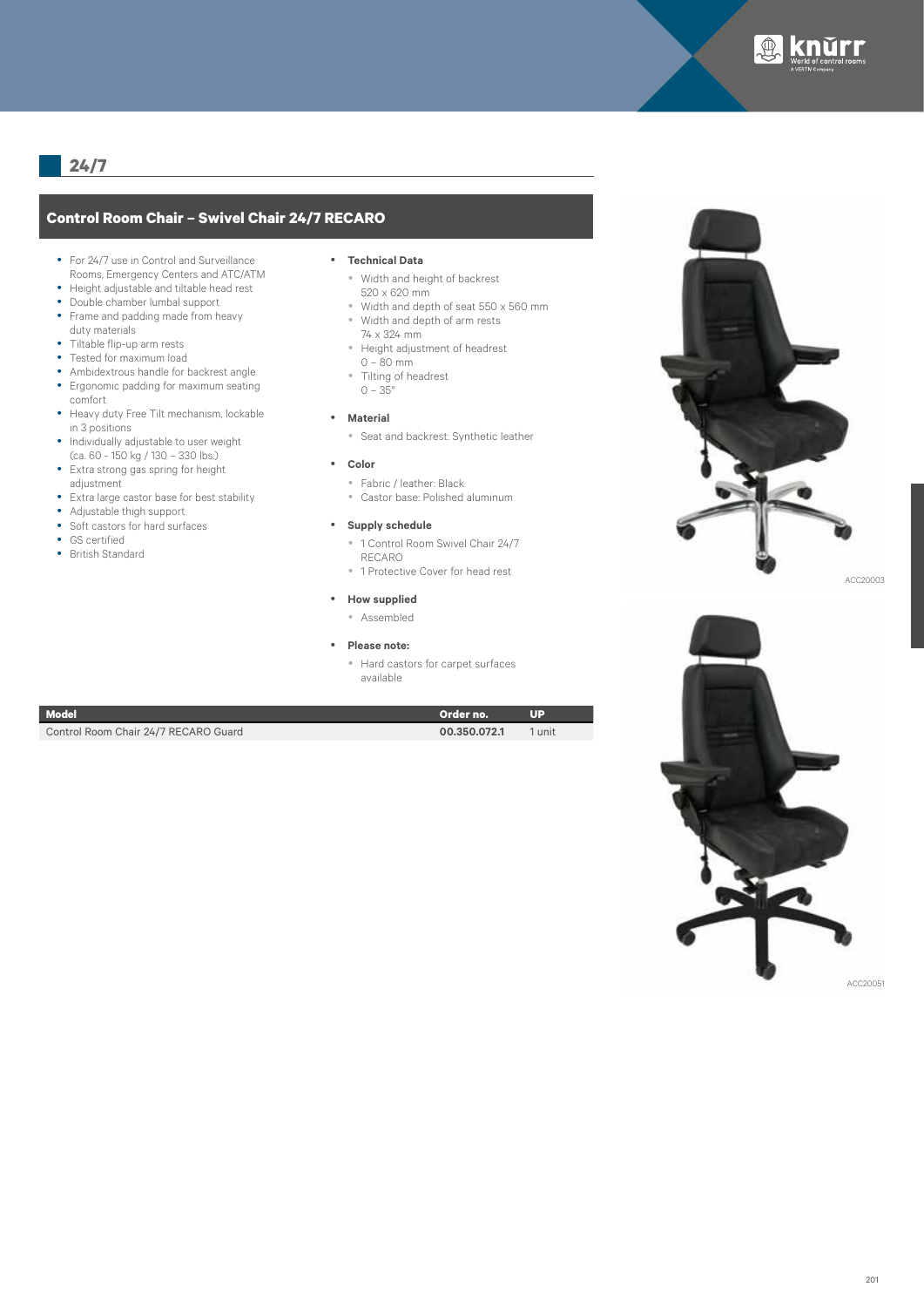# **Control Room Chair Secur 24 Basic 24/7, head rest, Flip-Up arm rests, heavy duty**

- Comfortable automotive seat
- Maximum load: up to 200 kg (440lbs.)
- Height adjustable and tiltable comfort head rest, Protective cover included
- Mechanical lumbal support
- Flip-Up arm rests Tiltable and fold away
- Compressed gas main spring with end point cushion
- Seating height ambidextrously adjustable  $41 - 53$  cm
- Extra large 71 cm anti tip cast aluminum castor base
- 65 mm (2,55") heavy duty castors
- Specially designed tilting mechanism, adjustable below front edge of the seat 45 – 150 kg (99-331 lbs.)
- Combination of black automotive synthetic leather and "Staccato" fabric (black) 1.5 mio. cycles (Martindale)
- Easily adjustably grace to fully ambidextrous controls
- Ambidextrous back rest adjustment knob and maximum lean back angle

#### **•** Dimensions

- y Seat width 510 mm
- Max. seat depth 480 mm
- Back rest width 480 mm
- y Back rest height 600 mm

#### y **Material**

- Fabric: "Staccato" (black) Black automotive synthetic leather 1.5 mio. cycles (Martindale ) Castor base: Polished cast metal
- y **Color**
- Fabric: black
- y Castor base: Polished cast metal

#### **•** Supply schedule

• 1 control room chair

#### **•** How supplied

• Preassembled

# y **Please note:**

#### **Many other configurations available on request:**

- Hard castors for carpet surfaces • Further fabric or leather paddings on request
- Protective cover for head rest
- 6-way comfort head rest
- 10 cm sliding seat
- All leather

**Model Description Order no. UP** Secur 24 Basic With Flip-up arm rests **00.350.078.9** 1 unit

- Siped back rest
- Chrome plated coat hanger



| <b>Dimensions in mm:</b> $W = Width$ | $H = Height$<br>$D = Deoth$<br>$h =$ Installation height<br>$d =$ Useful depth<br>$L = Lenath$ | HU = Standard height<br>unit. $1 HU = 44.45$ mm<br>19"= 482.6 mm.<br>(ideal for 19" components<br>in acc. with DIN 41494)<br>$UP = Unit of packaging$<br>$ka = Weight$ |
|--------------------------------------|------------------------------------------------------------------------------------------------|------------------------------------------------------------------------------------------------------------------------------------------------------------------------|
| <b>Conversion:</b>                   | $1$ inch = $25.4$ mm<br>1 pound = $453,6$ g                                                    | Replace .x" with the number of<br>vour color choice                                                                                                                    |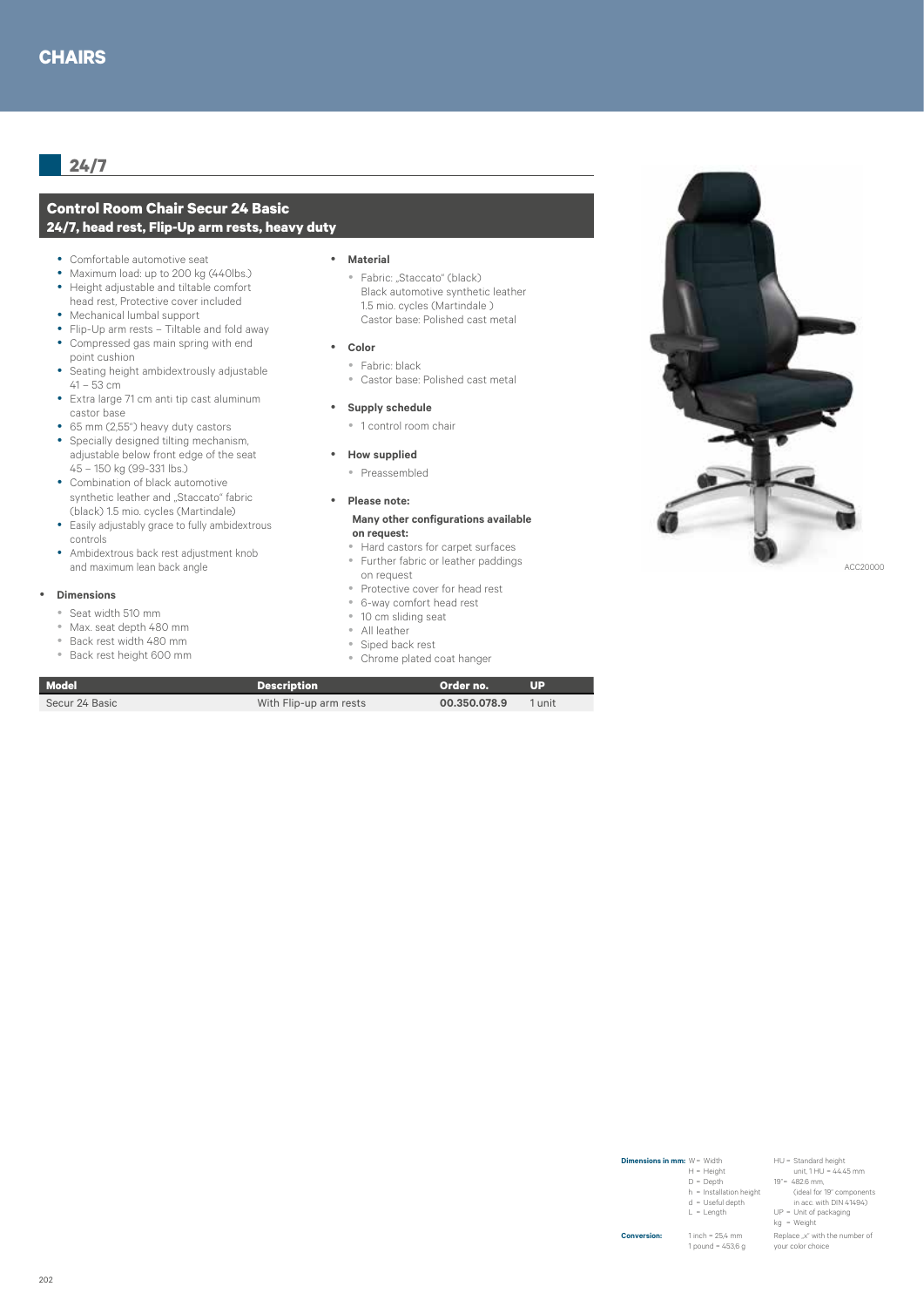

# **Professional**

### **se:do**

se:do's special features include ergonomic functions that are easy to adjust, ensuring that alternating users will always have a healthy and comfortable sitting posture. se:do has an ergonomically formed seat pan and a height-adjustable backrest with a wide opening angle, which provides maximum back support in all positions. The Sedus "similar" mechanism allows the seat and backrest to always move in sync with the body. Numerous adjustment options round off the ergonomic properties, making every user feel relaxed and comfortable – up to 130kg of body weight.

- Backrest pressure finely graduated adiustable
- Integrated adjustable lumbar support (80mm)
- Height-adjustable tall backrest (610 – 690 mm)
- y Backrest width 465 mm
- Height-adjustable plastic armrests (190 – 290 mm), clear span 490 – 510 mm (dependent on model)
- Robust five-wheel plastic base • "Similar" mechanism with spring tension
- quick adjustment
- Gas spring with mechanical depth suspension
- Sliding seat (with 60 mm depth adjustment, dependent on model)
- Adjustable seat inclination (4°)
- Backrest comfortably upholstered or with breathable membrane cover
- Soft castors for hard floors

Also available in a conductive version for ESD workstations.

#### **•** Material

- Fabric wool Fame F60999 black 200.000 abrasion runs according to Martindale DIN 4102:B2 normal flammability (Cushion)
- Self-supporting knitted Polyester (membrane)
- ESD version: Gaja anti-static black 2A1 100% new wool 50.0000 abrasion runs according to Martindale DIN 4102:B2 normal flammability
- Five-wheel plastic base: black

#### y **Certificates**

- y GS Safety label of TÜV Rheinland
- LGA products GmbH / DIN EN 1335 y Ergonomics certificate of TÜV Rheinland
- LGA Products GmbH Tested for harmful substances by TÜV
- Rheinland LGA Products GmbH
- Quality Office certificate
- AGR certificate
- 5 year warranty

#### **•** Supply schedule

• 1x swivel chair

#### • **Note**

### **Available upon request:**

- Hard castors for soft floors
- Additional versions and covers

| <b>Type</b>        | <b>Model</b>                   | Order no.    | <b>UP</b> |
|--------------------|--------------------------------|--------------|-----------|
| Swivel chair se:do | Membrane, without armrests     | 00.350.061.9 | 1 unit    |
| Swivel chair se:do | Membrane, with armrests        | 00.350.062.9 | 1 unit    |
| Swivel chair se:do | Cusion, without armrests       | 00.350.063.9 | 1 unit    |
| Swivel chair se:do | Cushion, with armrests         | 00.350.064.9 | 1 unit    |
| Swivel chair se:do | Cushion, without armrests, ESD | 00.350.065.9 | 1 unit    |
| Swivel chair se:do | Cushion, wit armrests, ESD     | 00.350.066.9 | 1 unit    |



**se:do Membrane, with armrests**

ACC20007



**se:do Cushion, with armrests**

ACC20008



**se:do also ESD version available**

ACC20009